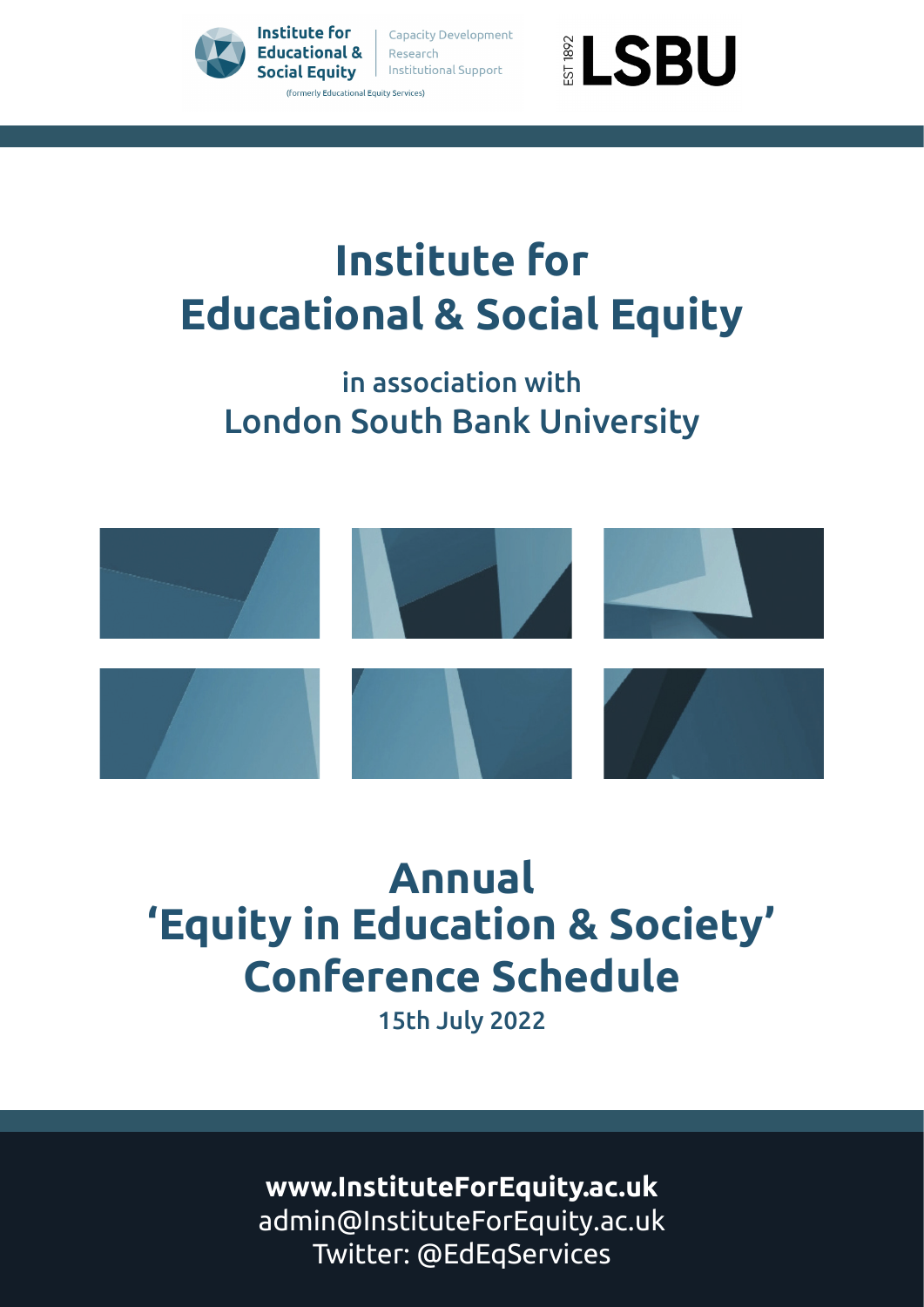

Capacity Development Research **Social Equity** | Institutional Support

(formerly Educational Equity Services)



## **Schedule**

| <b>Item</b>                                                                                                                    | <b>Time</b>                         |
|--------------------------------------------------------------------------------------------------------------------------------|-------------------------------------|
| Registration                                                                                                                   | $8:15$ am - 9:20am                  |
| Welcome                                                                                                                        | $9:20$ am – $9:30$ am               |
| <b>Keynote 1</b><br>Dr Anna Carlile, Head of School, Goldsmiths University of<br>London (Introduced by Canon Dr Sanjee Perara) | $9:30$ am - 10:15am                 |
| <b>Concurrent Session 1</b>                                                                                                    | $10:20$ am - 11:50am                |
| <b>Tea Break</b>                                                                                                               | $11:50$ am – 12:10pm                |
| <b>Concurrent Session 2</b>                                                                                                    | $12:10$ pm – 13:10pm                |
| Lunch                                                                                                                          | $13:10$ pm – 14:00pm                |
| <b>Concurrent Session 3</b>                                                                                                    | $14:00 \text{pm} - 15:30 \text{pm}$ |
| <b>Keynote 2</b><br>Naheeda Maharasingam, Headteacher, Rathfern Primary<br>School (Dr James Lane)                              | $15:35$ pm – 16:20pm                |
| Networking Reception                                                                                                           | $16:30$ pm – 18:00pm                |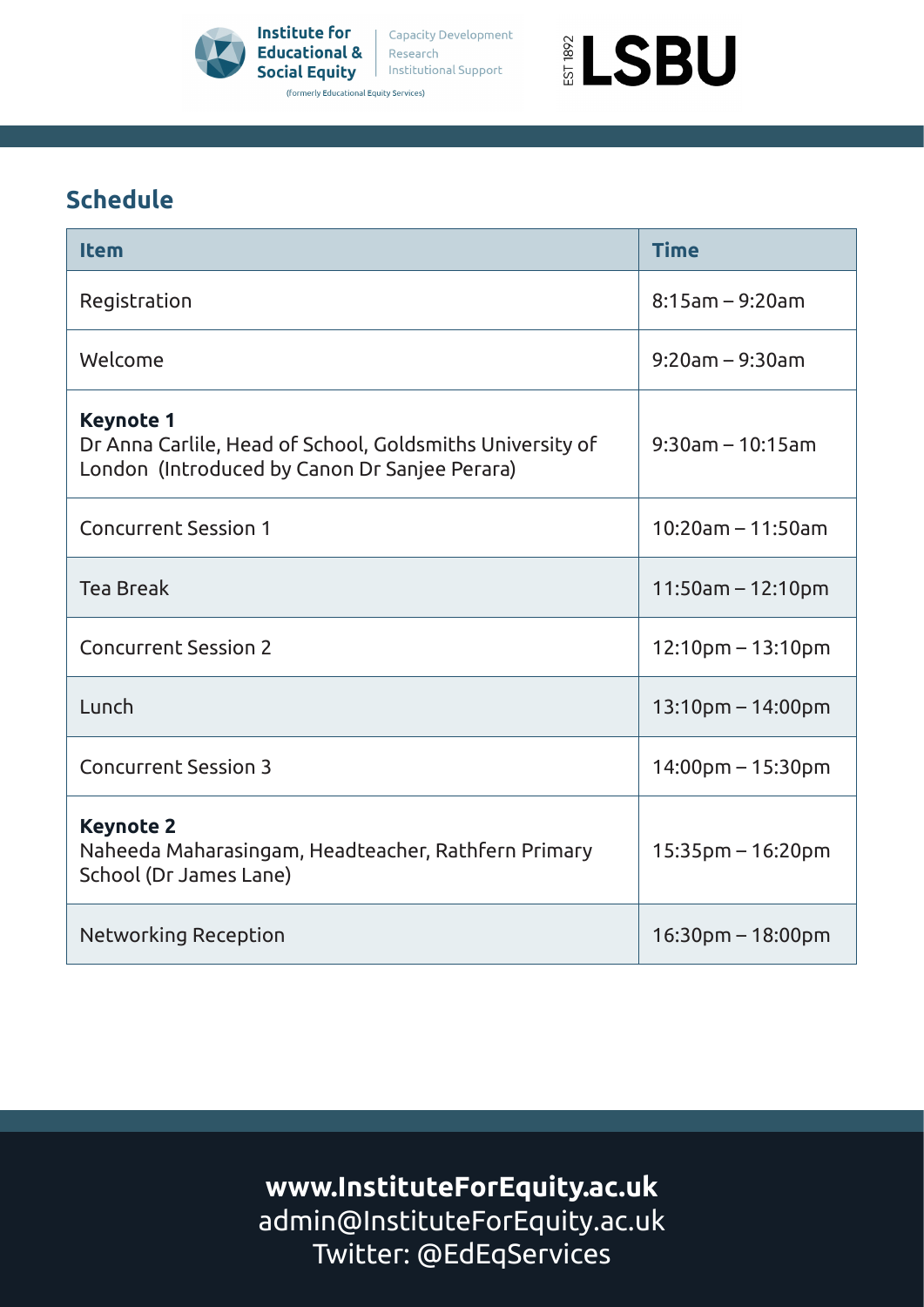

| Capacity Development Research **Social Equity** | Institutional Support (formerly Educational Equity Services)



#### **Concurrent Session 1 – 10:20am - 11:50am**

#### **Room A | Chair: Richard Race**

| <b>Presenter</b>                                                        | <b>Topic</b>                                                                                                                                                       |
|-------------------------------------------------------------------------|--------------------------------------------------------------------------------------------------------------------------------------------------------------------|
| Sanjee Perera, Church of England.                                       | Competing Conceptions of the Efficacy                                                                                                                              |
| Lorraine Prince and Emily Norman,                                       | Unconscious Bias Training: A Comparison                                                                                                                            |
| Church of England Foundation.                                           | between a US & UK Context.                                                                                                                                         |
| Daniel Derbyshire,                                                      | Equity in Environment and Human                                                                                                                                    |
| University of Exeter.                                                   | Health Research.                                                                                                                                                   |
| <b>Stefan Gunther,</b><br>University of Maryland<br>University College. | Development of faculty training courses<br>that provide skills to help overcome the<br>inequalities among a diverse student body<br>at an open-access institution. |

#### **Room B | Chair: Kenisha Linton**

| <b>Presenter</b>                           | <b>Topic</b>                                                                                                                   |
|--------------------------------------------|--------------------------------------------------------------------------------------------------------------------------------|
| Anil Awesti and Mark Hinton,               | An Anti-Racist Pedagogy Approach to                                                                                            |
| University of Warwick.                     | Staff Training.                                                                                                                |
| Deb Outhwaite,<br>University of Liverpool. | EDI from an intergenerational perspective,<br>analysing the content of the International<br>Baccalaureate's Diploma programme. |
| Jo Trevenna,                               | An Intersection Approach to the Leadership                                                                                     |
| TBC.                                       | of Equity, Diversity and Inclusion in Schools.                                                                                 |

#### **Room C | Chair: Jonathan Glazzard**

| <b>Presenter</b>                                                                                              | <b>Topic</b>                                                                                             |
|---------------------------------------------------------------------------------------------------------------|----------------------------------------------------------------------------------------------------------|
| Tracey Davanna, Becky Shepherd,<br>London South Bank University.                                              | A reflective approach to decolonising the<br>curriculum in two modules.                                  |
| <b>Kenisha Linton, University of Greenwich.</b><br><b>Georgy Petrov, Queen Mary, University of</b><br>London. | Leadership for closing the ethnicity<br>awarding gap in higher education.                                |
| Laura Frood,<br>Articulate Cultural Trust.                                                                    | Care-experienced young people – assessing<br>services provided by universities and local<br>authorities. |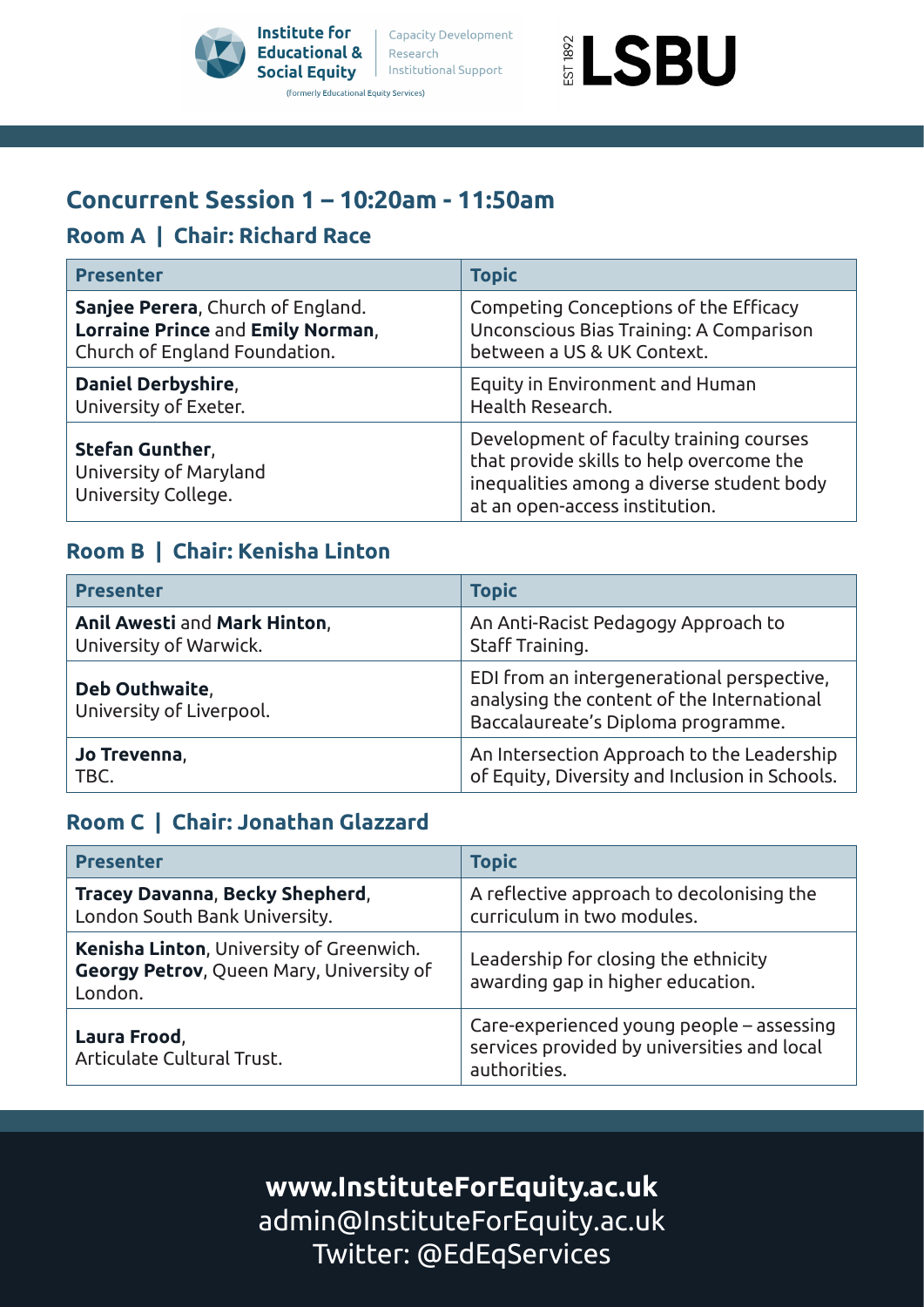



### **Concurrent Session 2 – 12:10pm - 13:10pm**

#### **Room A | Chair: Emily Norman**

| <b>Presenter</b>                                                      | <b>Topic</b>                                                                                                                                         |
|-----------------------------------------------------------------------|------------------------------------------------------------------------------------------------------------------------------------------------------|
| Aleishia Lewis,<br>St. Mary's, Prittlewell, C of E<br>Primary School. | The need to increase UKME in school<br>leadership, how we can achieve this and my<br>own journey into becoming another positive<br>percentage point. |
| <b>Richard Race,</b><br>University of Roehampton.                     | God Save the Queen? Multiculturalism<br>resurfacing at a time of increased<br>monoculturalism.                                                       |

#### **Room B | Chair: Feyisa Demie**

| <b>Presenter</b>                                           | <b>Topic</b>                                                                                                      |
|------------------------------------------------------------|-------------------------------------------------------------------------------------------------------------------|
| Kerry Jordan-Daus,<br>Canterbury Christ Church University. | Gender, Education, and Leadership: I am<br>talking, are you listening? Hearing women's<br>stories.                |
| Brian Smith and Anna Hunter,<br>The University of Law.     | Equitable learning through collaborative<br>review: Monitoring of Inclusive Learning at<br>The University of Law. |

#### **Room C | Chair: Deb Outhwaite**

| <b>Presenter</b>                                              | <b>Topic</b>                                                                                                              |
|---------------------------------------------------------------|---------------------------------------------------------------------------------------------------------------------------|
| Jo Byrd,<br>University of Derby.                              | The Problem with Whiteness.                                                                                               |
| Musharrat J Ahmed-Landeryou,<br>London South Bank University. | Equity Diversity and Inclusion strategies do<br>not disrupt the status quo of institutional<br>racism and discrimination. |